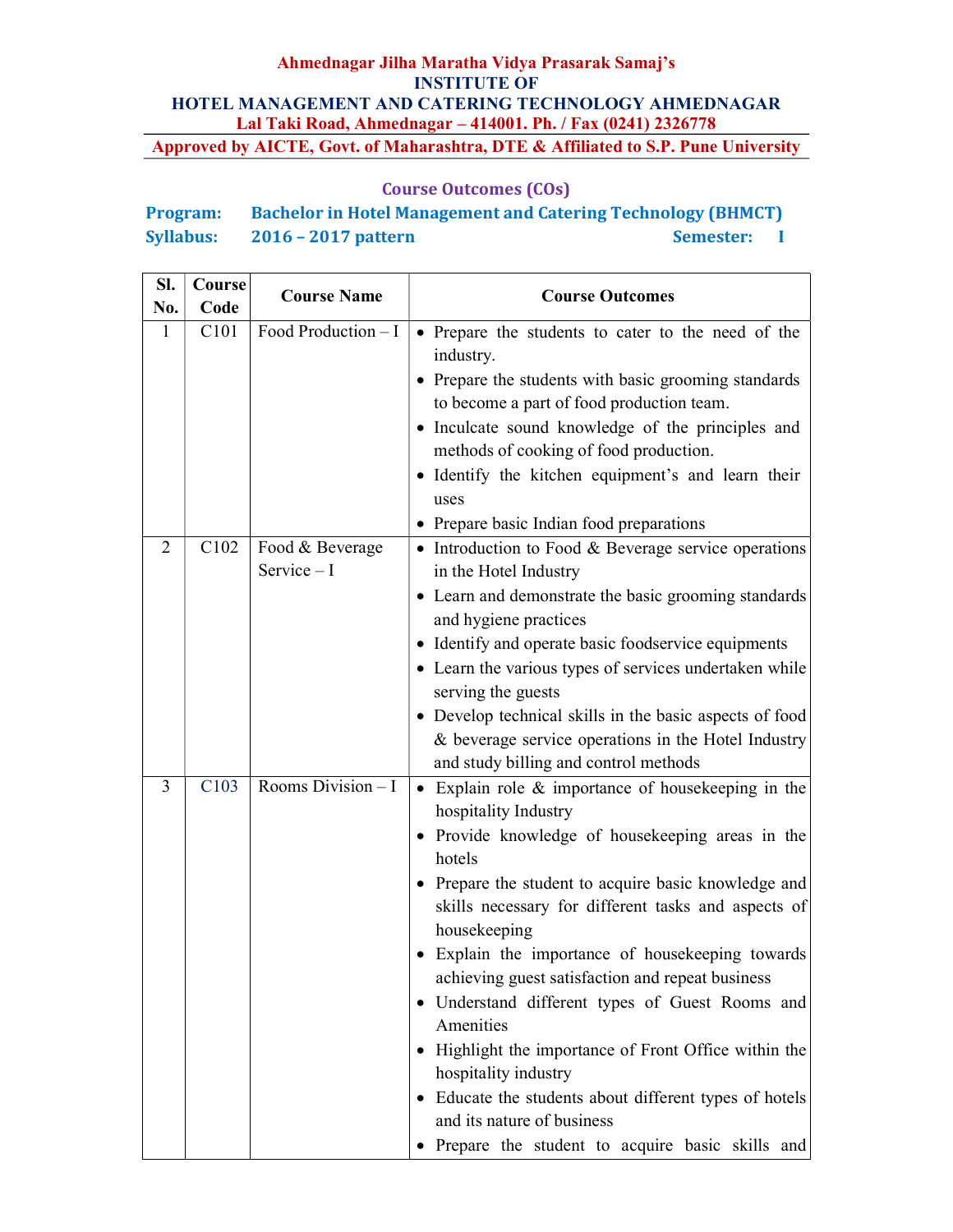|                |              |                          | knowledge necessary to identify the required<br>standards                              |
|----------------|--------------|--------------------------|----------------------------------------------------------------------------------------|
|                |              |                          | • Impart the knowledge of basic guest related                                          |
|                |              |                          | activities at front office department                                                  |
| 4              | <b>AE104</b> | Commodities              | students with basic<br>$\bullet$ Prepare<br>knowledge<br>of                            |
|                |              |                          | commodities used in catering industry.                                                 |
|                |              |                          | Impart students with knowledge of use and<br>processing of various commodities         |
|                |              |                          | · Provide knowledge about by-products, market                                          |
|                |              |                          | forms, modes of packaging                                                              |
|                |              |                          | • Provide knowledge about local market rates, storage                                  |
|                |              |                          | principles and nutritive value                                                         |
| 5              |              | AE105   Basic Accounting | • Provide<br>students with basic<br>knowledge<br>of                                    |
|                |              |                          | accounting required for hospitality management                                         |
|                |              |                          | • Learn fundamentals of Accounting                                                     |
|                |              |                          | • Learn and utilize this knowledge for day to day                                      |
|                |              |                          | operations                                                                             |
| 6              | <b>AE106</b> | Tourism Operation        | • Acquaint the students to all aspects of tourism                                      |
|                |              |                          | industry                                                                               |
|                |              |                          | • Learn the role of travel agent in tourism industry                                   |
|                |              |                          | different<br>students<br>about<br>• Educate<br>career                                  |
|                |              |                          | opportunities available in the field of tourism                                        |
| $\overline{7}$ | <b>SE107</b> | Communication            | of<br>• Introduce<br>students<br>the<br>importance<br>to                               |
|                |              | Skills (English - I)     | communication & presentation skills needed by the                                      |
|                |              |                          | hospitality professionals.<br>• Learn fundamentals of communication                    |
|                |              |                          |                                                                                        |
|                |              |                          | • Learn and study formal methods of communication<br>as written, verbal and non-verbal |
|                |              |                          | • Understand the importance of listening                                               |
| 8              | <b>SE108</b> | French - I               | of<br>Introduce<br>students<br>the<br>to<br>importance                                 |
|                |              |                          | communication in French                                                                |
|                |              |                          | · Learn basic knowledge of listening, Speaking,                                        |
|                |              |                          | Reading, and Writing skills.                                                           |
|                |              |                          | Introduce a different communicative approaches                                         |
|                |              |                          | based cultural differences                                                             |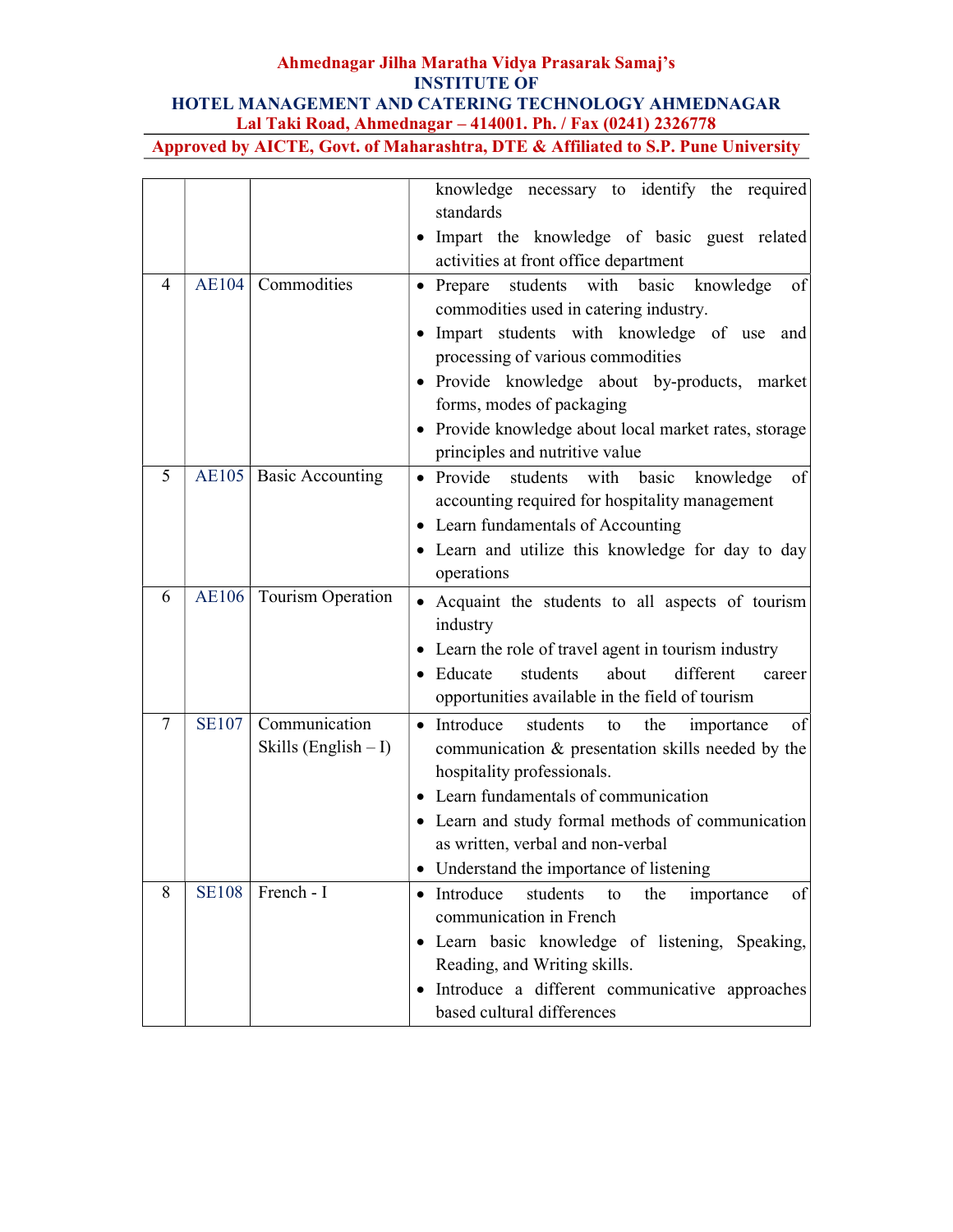## Course Outcomes (COs)

# Program: Bachelor in Hotel Management and Catering Technology (BHMCT) Syllabus: 2016 – 2017 pattern Semester: II

| SI. | Course                        | <b>Course Name</b>              | <b>Course Outcomes</b>                                                                                                    |  |
|-----|-------------------------------|---------------------------------|---------------------------------------------------------------------------------------------------------------------------|--|
| No. | Code                          | Food Production - II            |                                                                                                                           |  |
| 1   | C <sub>201</sub>              |                                 | Give sound knowledge of principles of food<br>$\bullet$<br>production<br>Impart basic knowledge of Continental food       |  |
|     |                               |                                 | preparation                                                                                                               |  |
|     |                               |                                 | Impart basic knowledge of Egg cookery, salads,<br>sandwiches and vegetables and fruits cookery                            |  |
|     |                               |                                 | Inculcate knowledge of Food Contamination and<br>$\bullet$                                                                |  |
|     |                               |                                 | control measures and kitchen stewarding                                                                                   |  |
| 2   | C <sub>2</sub> 0 <sub>2</sub> | Food & Beverage<br>Service - II | Provide intrinsic knowledge of food and beverage<br>menus with purpose and necessity in various types<br>of meals.        |  |
|     |                               |                                 | Impart knowledge about the in room dining<br>$\bullet$<br>service.                                                        |  |
|     |                               |                                 | Impart the basic knowledge & service of non-<br>alcoholic beverages                                                       |  |
|     |                               |                                 | • Get the knowledge of Tobacco manufacturing and<br>its products sold in food and beverage outlets                        |  |
| 3   | C203                          | Rooms Division - II             | Prepare the student to acquire basic knowledge and<br>skills necessary for different tasks and aspects of<br>housekeeping |  |
|     |                               |                                 | Deliver detailed information about cleaning routine<br>$\bullet$<br>of housekeeping department                            |  |
|     |                               |                                 | Know the role of Housekeeping control desk                                                                                |  |
|     |                               |                                 | Prepare the student to acquire basic skills for guest<br>arrival                                                          |  |
|     |                               |                                 | Learn the activities performed by front office<br>during the guest stay                                                   |  |
| 4   | <b>AE204</b>                  | Food Science                    | • Develop basic awareness about hygiene, nutrition<br>and balanced diet in hotel industry                                 |  |
|     |                               |                                 | Introduce students with the terminologies related to<br>$\bullet$<br>food and nutrition                                   |  |
|     |                               |                                 | Make students understand the relationship between                                                                         |  |
|     |                               |                                 | food and human health<br>Introduce the impact of microbiology on food<br>$\bullet$                                        |  |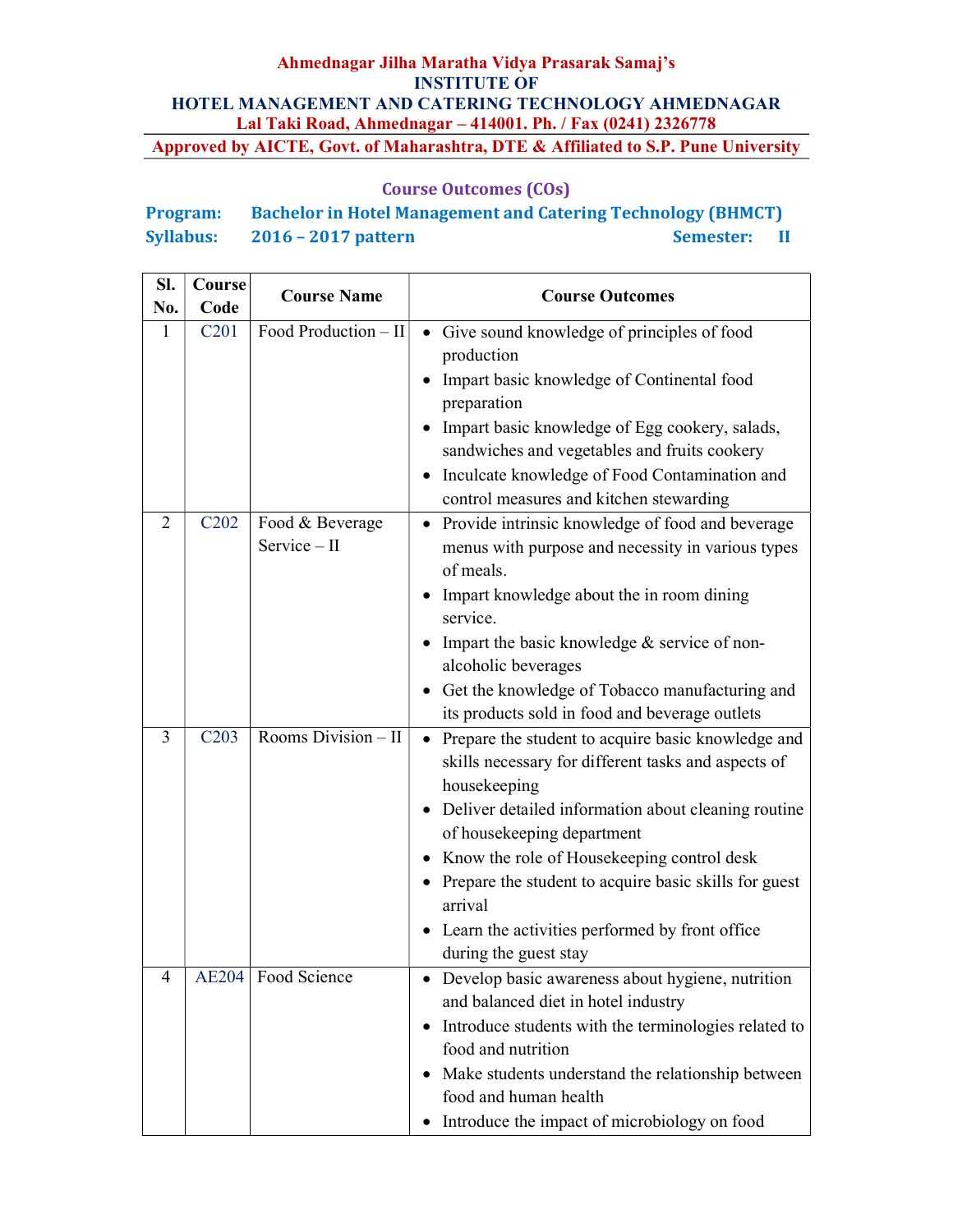| 5      | <b>AE205</b> | <b>Hospitality Sales</b>             | Enhance the ability of students in hospitality sales<br>$\bullet$<br>Inculcate attributes required for a hospitality sales<br>personnel<br>Make students understand selling techniques<br>$\bullet$<br>adopted by the sales department of the hotel |
|--------|--------------|--------------------------------------|-----------------------------------------------------------------------------------------------------------------------------------------------------------------------------------------------------------------------------------------------------|
| 6      | <b>SE206</b> | Communication<br>Skills (English-II) | Provide theoretical input backed with practice<br>session in order to communicate effectively<br>Enhance listening, speaking, reading and writing<br>skills<br>Impart telephone etiquettes                                                          |
| $\tau$ | <b>SE207</b> | French-II                            | Help students to acquire basic skills in aural and<br>oral communication in French<br>Enhance listening, speaking, reading and writing<br>$\bullet$<br>skills<br>Help students to better adapt intercultural<br>differences                         |
| 8      | <b>SE208</b> | Computer<br>Fundamentals             | Give a basic knowledge about computer and its<br>operations<br>Enable students to operate computers and its allied<br>hardware and software<br>Help students to get insight in internet, email, and<br>$\bullet$<br>social media                    |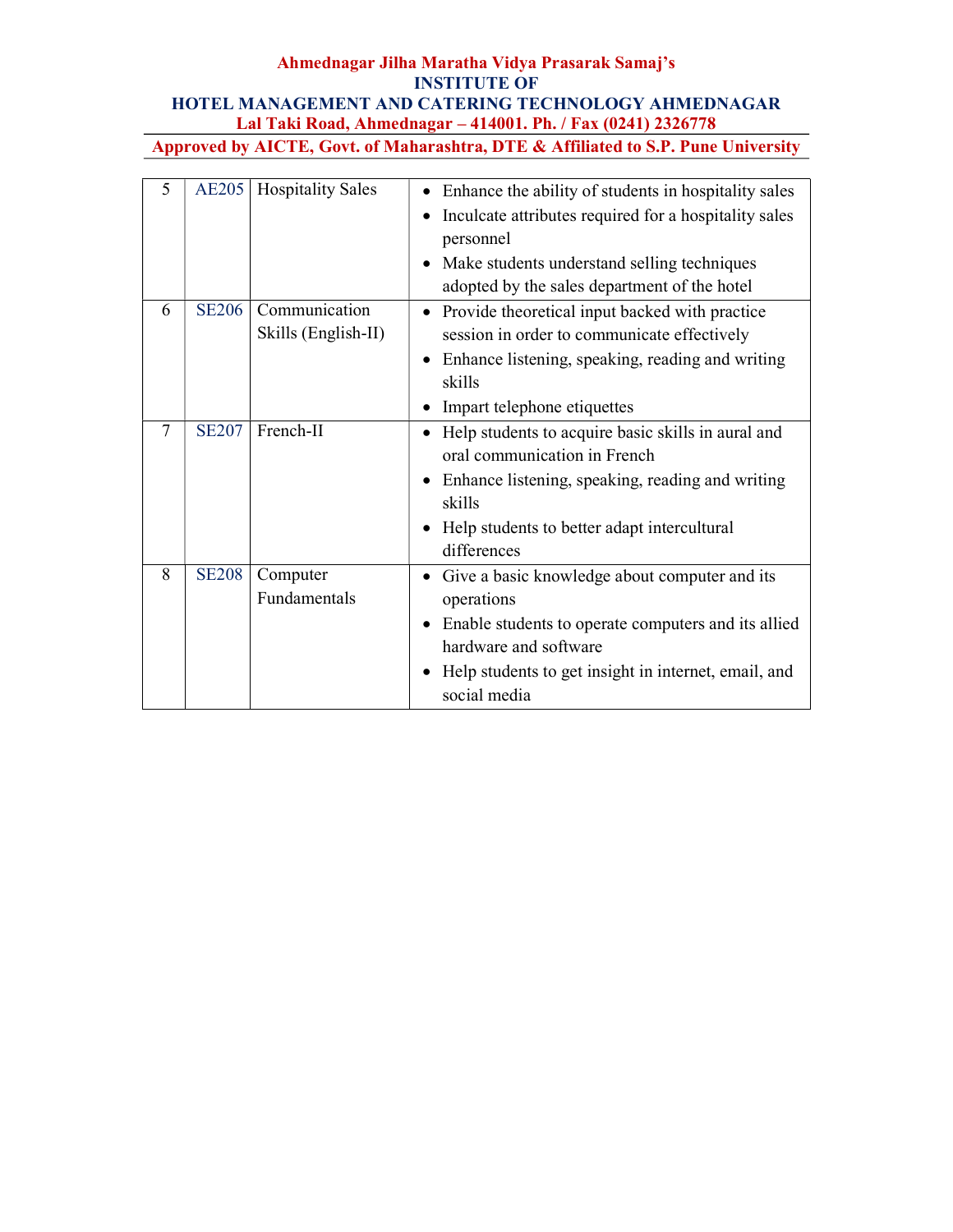## Course Outcomes (COs)

# Program: Bachelor in Hotel Management and Catering Technology (BHMCT) Syllabus: 2016 – 2017 pattern Semester: III

| Sl.            | Course                        | <b>Course Name</b>                         | <b>Course Outcomes</b>                                                                                                                                                                                                                                                                                                                                                                                               |
|----------------|-------------------------------|--------------------------------------------|----------------------------------------------------------------------------------------------------------------------------------------------------------------------------------------------------------------------------------------------------------------------------------------------------------------------------------------------------------------------------------------------------------------------|
| No.            | Code                          |                                            |                                                                                                                                                                                                                                                                                                                                                                                                                      |
| 1              | C301                          | Bakery and<br>Confectionary                | • Provides theoretical and practical foundation in<br>baking practices<br>• Learn basic techniques used in bakery<br>&<br>confectionery<br>• Learn and practice the art of making bakery<br>products                                                                                                                                                                                                                 |
| 2              | C302                          | Food & Beverage<br>Service - III           | • Gives comprehensive knowledge on various<br>fermented alcoholic beverages used in food and<br>beverage industry<br>• Learn the history, making, classification and<br>service of beers, wines and aperitifs<br>• Develop technical skills required for the service of<br>various alcoholic beverages<br>• Familiarize students to bar profile                                                                      |
| $\overline{3}$ | C <sub>3</sub> 0 <sub>3</sub> | Accommodation<br>Operations - I            | • Establish<br>the<br>importance<br>of accommodation<br>operations within the hospitality Industry<br>• Prepare the students to acquire skills<br>and<br>knowledge to identify the required standards and<br>decision-making consideration of this department<br>Know the basics of textiles and laundry operations<br>$\bullet$<br>Impart knowledge of front office accounting and<br>$\bullet$<br>statistical data |
| 4              |                               | AE304   Hotel Accounting                   | Equip students with knowledge of accounting as<br>$\bullet$<br>practiced in hotels<br>• Help them to utilize this knowledge in day to day<br>operations undertaken in various departments in<br>hotel<br>Understand the budget and budgetary control                                                                                                                                                                 |
| 5<br>6         | <b>AE305</b>                  | Environment<br>Science<br>AE306 Hotel Laws | Understand the importance of environmental issues<br>$\bullet$<br>Provide insight on environment management in<br>٠<br>hospitality industry<br>Understand the benefits of Eco friendly practices to<br>$\bullet$<br>have a sustainable environment in daily operations<br>of hotel.                                                                                                                                  |
|                |                               |                                            | Impart basic knowledge of Hotel laws<br>$\bullet$                                                                                                                                                                                                                                                                                                                                                                    |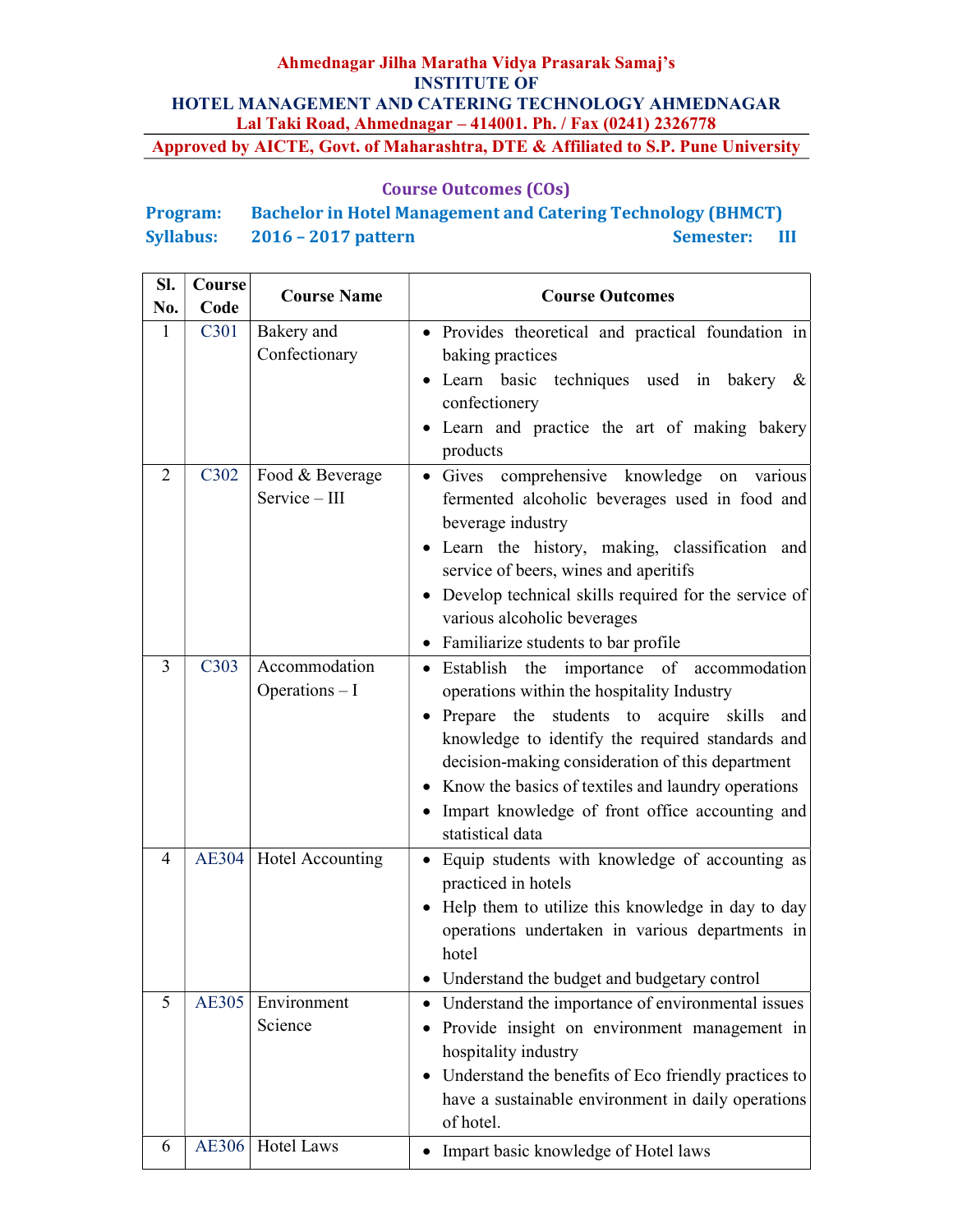|   |              |                           | • Understand intricacies of business law                                                                                                                                                                                                                                  |
|---|--------------|---------------------------|---------------------------------------------------------------------------------------------------------------------------------------------------------------------------------------------------------------------------------------------------------------------------|
| 7 | <b>SE307</b> | Soft Skills<br>Management | • Prepare students to secure placement in hospitality<br>industry<br>• Develop personality and communication skills of<br>students<br>• Equip the students with convivial skills that<br>enables them to handle their professional and<br>personal lives more effectively |
| 8 | <b>SE308</b> | Ticketing                 | • Develop knowledge and understanding about<br>airline ticketing<br>• Gives exposure with respect to the technological<br>enhancement in this field<br>• Get the knowledge of ground operations of an<br>airport                                                          |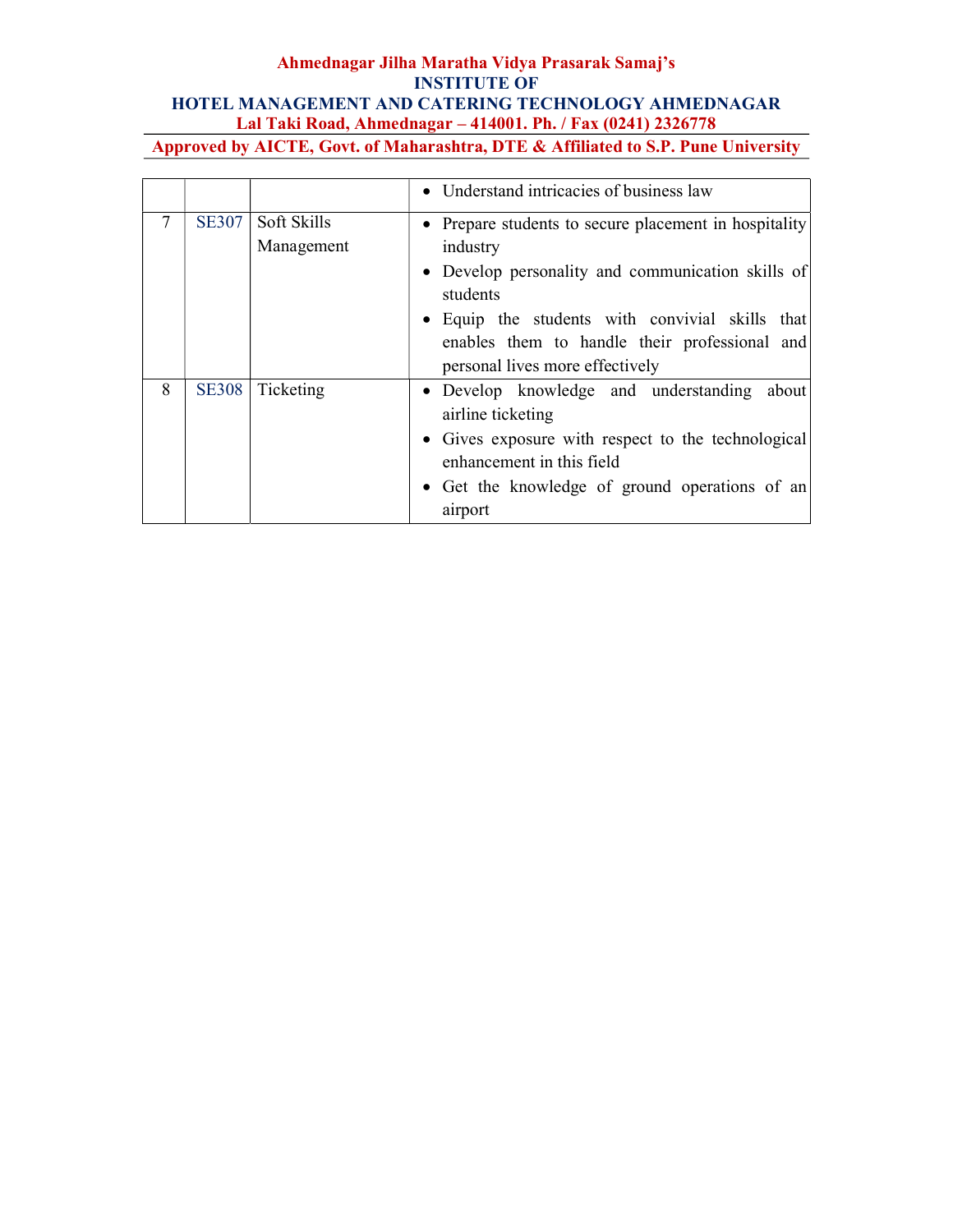## Course Outcomes (COs)

| <b>Program:</b>  | <b>Bachelor in Hotel Management and Catering Technology (BHMCT)</b> |              |  |
|------------------|---------------------------------------------------------------------|--------------|--|
| <b>Syllabus:</b> | $2016 - 2017$ pattern                                               | Semester: IV |  |

| SI.<br>No.     | Course<br>Code | <b>Course Name</b>   | <b>Course Outcomes</b>                                                                                                                                 |  |
|----------------|----------------|----------------------|--------------------------------------------------------------------------------------------------------------------------------------------------------|--|
| 1              | C401           | <b>Quantity Food</b> | • Introduce the students to quantity food production                                                                                                   |  |
|                |                | Production $-$ IV    | • Impart the knowledge and skill sets required in bulk<br>catering in welfare and commercial sector                                                    |  |
|                |                |                      | · Expose students to Indian regional cuisines and                                                                                                      |  |
|                |                |                      | operations of industrial catering                                                                                                                      |  |
|                |                |                      | • Familiarize students with equipment, types of<br>catering, methods of purchasing and indenting,<br>storing, portioning and planning in quantity food |  |
| $\overline{2}$ | C402           | Food & Beverage      | production.<br>• Give comprehensive knowledge of various distilled                                                                                     |  |
|                |                | Service - IV         | alcoholic beverages used in hospitality industry                                                                                                       |  |
|                |                |                      | • Learn the history, making, classification $&$ service                                                                                                |  |
|                |                |                      | of spirits, liqueurs and cocktails                                                                                                                     |  |
|                |                |                      | • Develop technical skills required for the service of                                                                                                 |  |
|                |                |                      | various alcoholic beverages                                                                                                                            |  |
|                |                |                      | • Understand buffet and banquet setups and develop<br>skills in<br>various<br>arrangements<br>and<br>service                                           |  |
|                |                |                      | procedures                                                                                                                                             |  |
| 3              | C403           | Accommodation        | • Establish the importance of Rooms Division within                                                                                                    |  |
|                |                | Operations - II      | the hospitality Industry                                                                                                                               |  |
|                |                |                      | • Learn importance of interior decoration<br>and<br>principles of designing                                                                            |  |
|                |                |                      | • Consider managerial decision-making aspects of                                                                                                       |  |
|                |                |                      | this department such as budgetary control and                                                                                                          |  |
|                |                |                      | purchasing systems                                                                                                                                     |  |
|                |                |                      | · Learn managerial decision-making aspects such as                                                                                                     |  |
|                |                |                      | night auditing, forecasting and establishing room<br>rates                                                                                             |  |
|                |                |                      | • Get the knowledge of various sales techniques used                                                                                                   |  |
|                |                |                      | to maximize the room occupancy of the hotel                                                                                                            |  |
| $\overline{4}$ | <b>AE404</b>   | Food and Beverage    | · Provide comprehensive knowledge<br>various<br>on                                                                                                     |  |
|                |                | Control              | aspects of control procedures                                                                                                                          |  |
|                |                |                      | • Understand the cost dynamics and break even<br>analysis                                                                                              |  |
|                |                |                      | • Understand control cycle                                                                                                                             |  |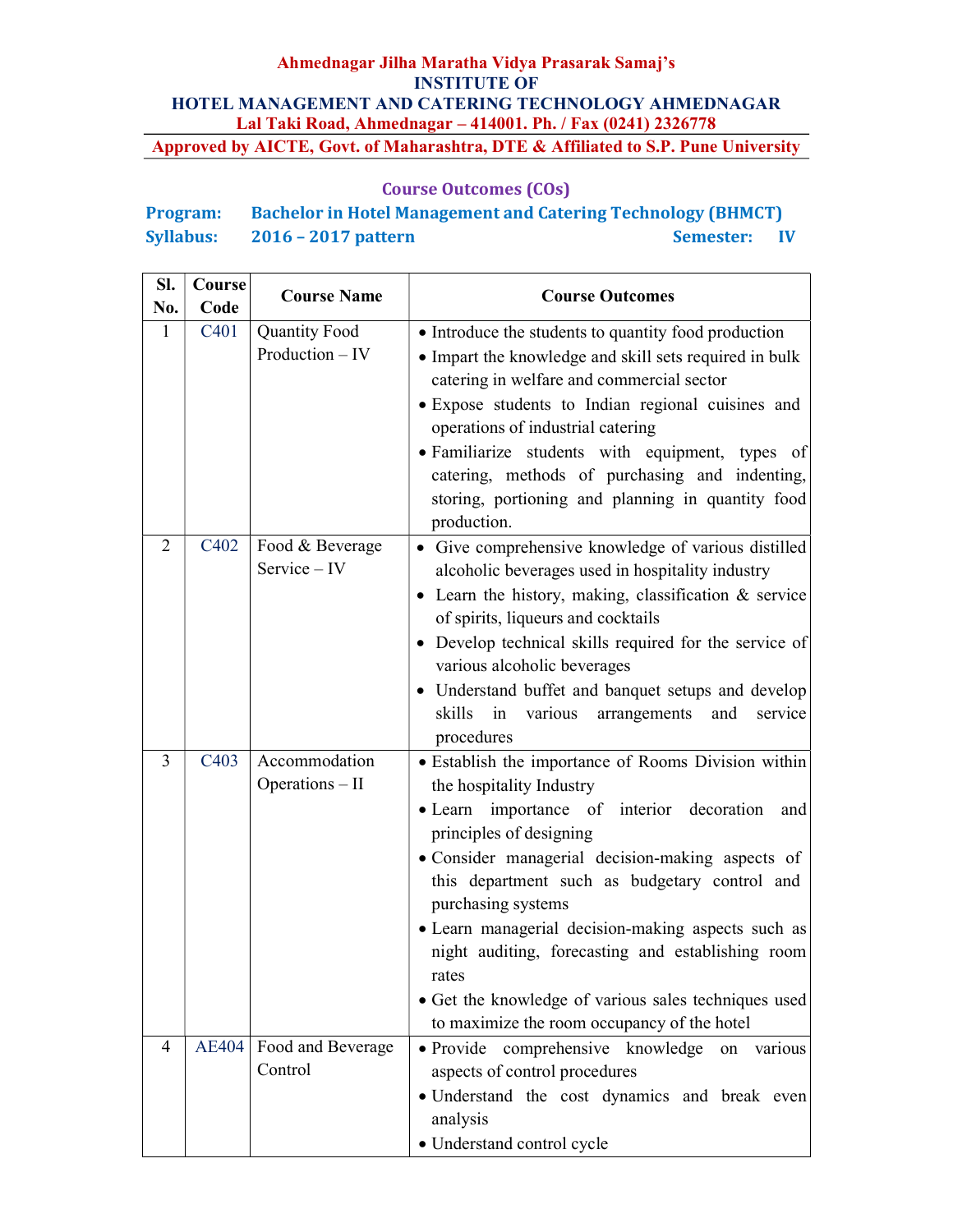| 5      | AE405        | Principles of         | · Make the students understand the concepts of                        |
|--------|--------------|-----------------------|-----------------------------------------------------------------------|
|        |              | Management            | management                                                            |
|        |              |                       | • Understand the functions of management                              |
|        |              |                       | · Understand practical application of management                      |
|        |              |                       | concepts in the hospitality industry.                                 |
| 6      | <b>AE406</b> | Advance Bakery and    | · Provide advanced theory and practical knowledge                     |
|        |              | Confectionary         | and skills required for bakery and confectionary                      |
|        |              |                       | • Inculcate preparing of quick breads, cake decorating<br>techniques  |
|        |              |                       | • Learn sugar crafts, fillings and frostings                          |
| $\tau$ | <b>SE407</b> | Bartending            | • Provide comprehensive knowledge and skills in the                   |
|        |              |                       | art of bartending                                                     |
|        |              |                       | • Learn flair presentations of cocktails                              |
|        |              |                       | • Impart specific techniques and skills which will help               |
|        |              |                       | students in professionally presenting and displaying                  |
|        |              |                       | beverages                                                             |
| 8      | <b>SE408</b> | Housekeeping in       | • Acquaint students with the housekeeping operations                  |
|        |              | <b>Allied Sectors</b> | in allied sectors                                                     |
|        |              | Bartending            | • Understand the alternate set of skills, knowledge and<br>attributes |
|        |              |                       | · Understand various career opportunities in allied                   |
|        |              |                       | sectors                                                               |
| 9      | <b>SE409</b> | Entrepreneurship      | · Enable the students to develop entrepreneurship                     |
|        |              | Development           | abilities<br>and<br>understand<br>the<br>culture<br>οf                |
|        |              |                       | entrepreneurship development                                          |
|        |              |                       | · Help students to learn the qualities and attributes                 |
|        |              |                       | required for entrepreneurship and entrepreneur                        |
|        |              |                       | process                                                               |
|        |              |                       | • Help students identify opportunities, organizations of              |
|        |              |                       | budgeting,<br>accounting, control<br>resources<br>and                 |
|        |              |                       | preparation of project report for a new venture                       |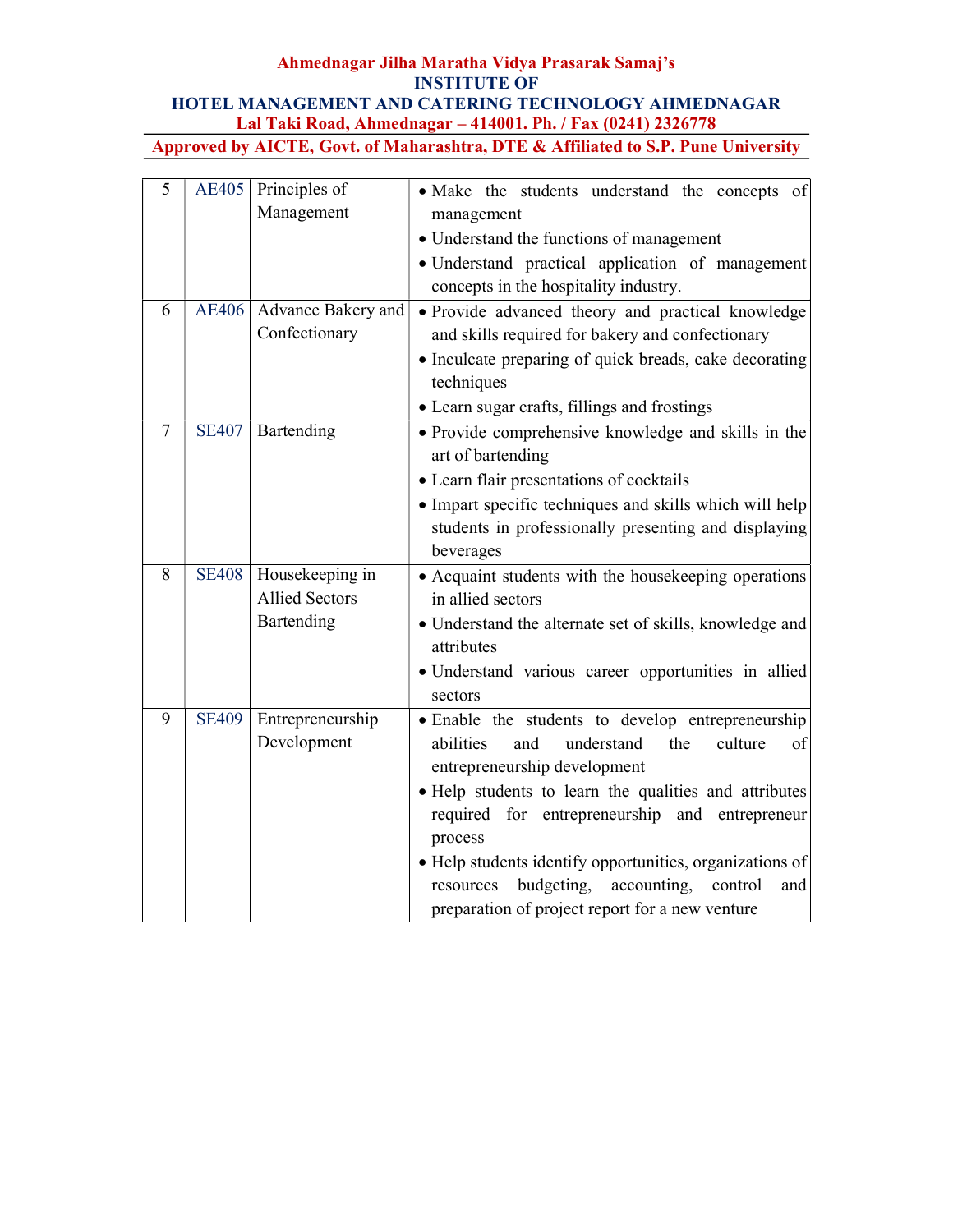## Course Outcomes (COs)

Program: Bachelor in Hotel Management and Catering Technology (BHMCT) Syllabus: 2016 – 2017 pattern Semester: V

| SI.<br>No. | Course<br>Code | <b>Course Name</b>         | <b>Course Outcomes</b>                                                                                                                                                                                                                                                                       |
|------------|----------------|----------------------------|----------------------------------------------------------------------------------------------------------------------------------------------------------------------------------------------------------------------------------------------------------------------------------------------|
|            | <b>CIT501</b>  | <b>Industrial Training</b> | • Get the practical exposure in industry through on-<br>job-training<br>• Enables students to relate the knowledge and skills<br>acquired in the classroom with systems, standards<br>and practices followed in the Industry<br>• Get the firsthand experience of working in the<br>industry |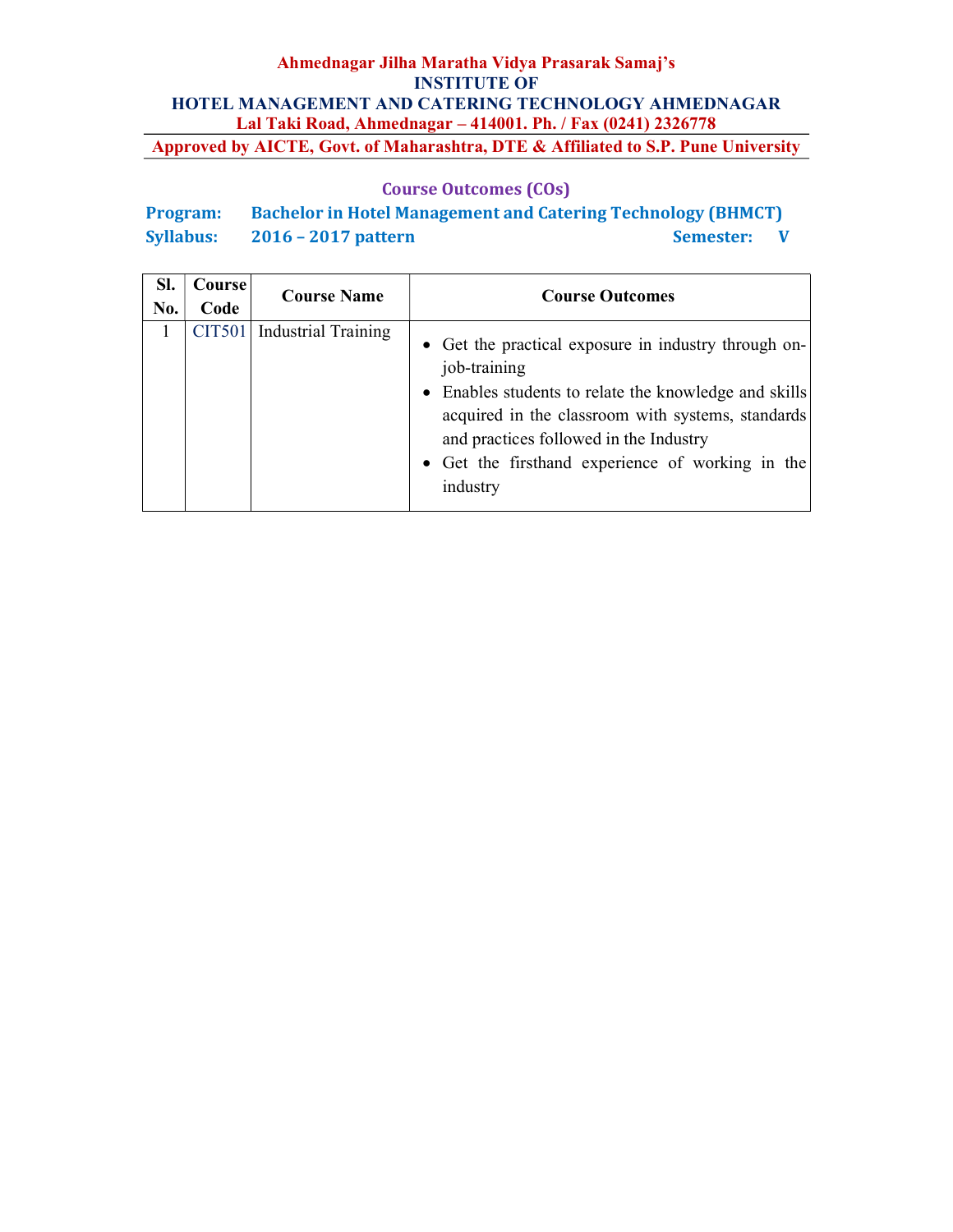## Course Outcomes (COs)

| <b>Program:</b>  | <b>Bachelor in Hotel Management and Catering Technology (BHMCT)</b> |                  |              |
|------------------|---------------------------------------------------------------------|------------------|--------------|
| <b>Syllabus:</b> | $2016 - 2017$ pattern                                               | <b>Semester:</b> | $\mathbf{V}$ |

| SI. | Course        | <b>Course Name</b>                                               | <b>Course Outcomes</b>                                                                                                                                                                                                                                                                                                                                                                                           |  |
|-----|---------------|------------------------------------------------------------------|------------------------------------------------------------------------------------------------------------------------------------------------------------------------------------------------------------------------------------------------------------------------------------------------------------------------------------------------------------------------------------------------------------------|--|
| No. | Code          |                                                                  |                                                                                                                                                                                                                                                                                                                                                                                                                  |  |
| 1   | <b>CEA601</b> | Advanced Food<br>Production<br>Management - I                    | • Develop the knowledge and understanding of the<br>international cuisine amongst students<br>• Understand the basic preparations<br>in<br>the<br>international cuisine<br>• Understand fish mongery<br>• Learn more about Nouvelle cuisine<br>• Learn different kitchen layouts and designs<br>• Understand characteristics, processing methods of                                                              |  |
|     |               |                                                                  | convenience foods                                                                                                                                                                                                                                                                                                                                                                                                |  |
| 2   | <b>CEB601</b> | Specialization Food<br>and Beverage<br>Service<br>Management - I | Gain comprehensive knowledge of various<br>$\bullet$<br>Specialized Food and Beverage services used in<br>hotel industry such as bar operations, banquets<br>operations & Gueridon service.<br>• Develop technical skills of the students required to<br>perform while dealing with these specialized food<br>& beverage services.<br>• Understand aspects of budgetary control in food<br>and beverage service. |  |
| 3   | <b>CEC601</b> | Specialization in<br>Housekeeping<br>Management - I              | Establish<br>the<br>importance of<br>housekeeping<br>٠<br>management within hospitality industry<br>Equip students to acquire knowledge and skills<br>$\bullet$<br>with respect to various aspects of housekeeping<br>operations<br>• Understand the green housekeeping concept<br>• Understand budgetary control in housekeeping<br>· Understand various aspects of horticulture in<br>hotels                   |  |
| 4   | <b>CED601</b> | Specialization in<br>Front Office<br>Management - I              | Establish<br>the<br>importance<br>of front<br>office<br>management within the hospitality industries<br>Equip the student to acquire knowledge and skills<br>$\bullet$<br>with respect to management aspects<br>Understand the legal concerns in front office<br>$\bullet$<br>Understand the requirements for designing of<br>$\bullet$<br>brochures and tariff cards                                            |  |
| 5   | <b>AE602</b>  | Introduction to                                                  | students<br>• Create<br>about<br>amongst<br>awareness                                                                                                                                                                                                                                                                                                                                                            |  |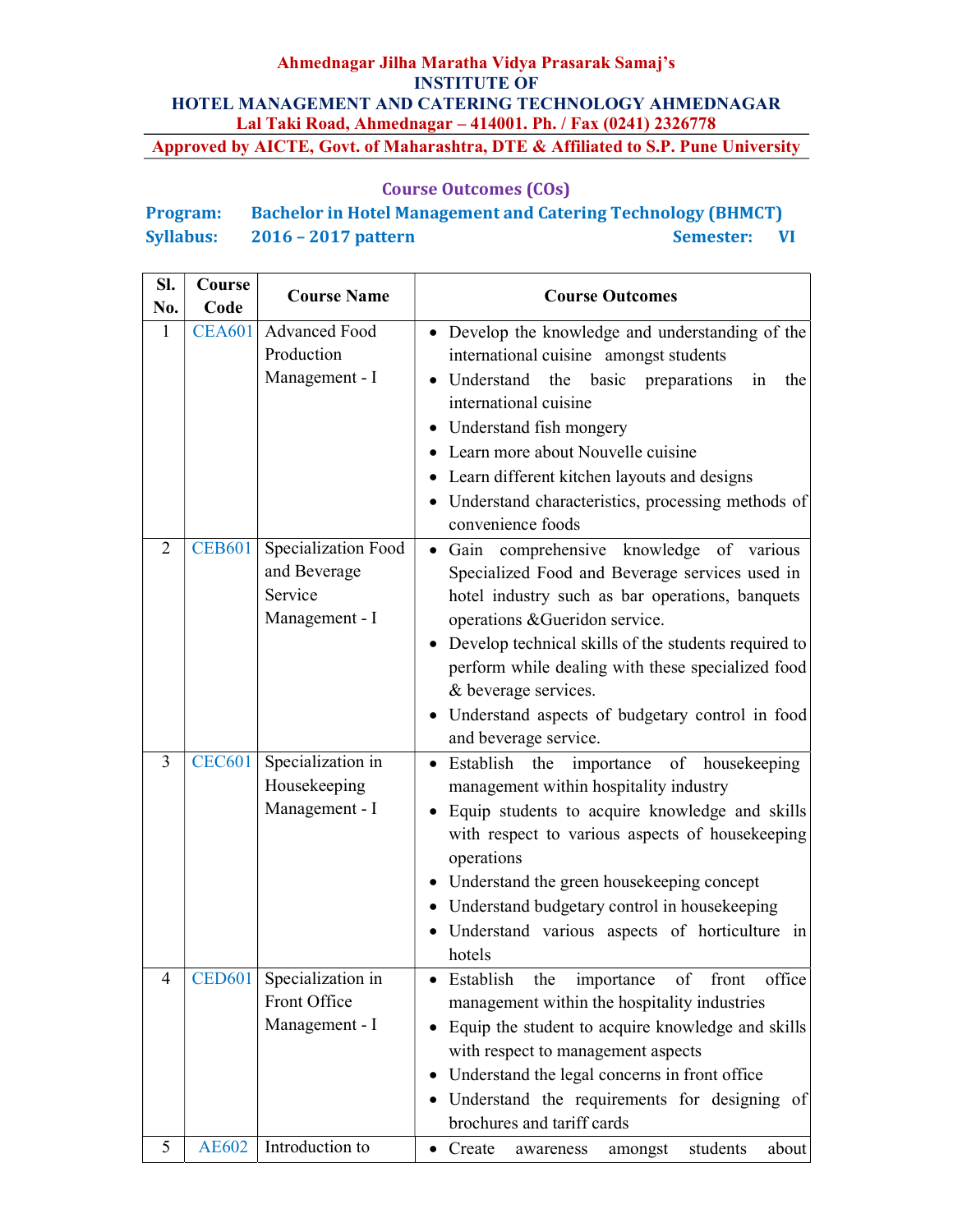|        |              | Cyber Security and        | cybercrimes and prevalent laws and standards                    |
|--------|--------------|---------------------------|-----------------------------------------------------------------|
|        |              | Information               | framed to conquer the issue                                     |
|        |              | Security                  | · Give an overview of cyber and information                     |
|        |              |                           | security concepts                                               |
|        |              |                           | • Give an overview on various security management               |
|        |              |                           | practices adopted to prevent cybercrimes                        |
| 6      | <b>AE603</b> | Resource<br>Human         | Help the students to identify the significance and<br>$\bullet$ |
|        |              | Management                | role of Human Resource Management in the Hotel                  |
|        |              |                           | & Catering Industry.                                            |
|        |              |                           | Help the students to develop an attitude for<br>$\bullet$       |
|        |              |                           | positive Human Behavior at work.                                |
|        |              |                           | • Give an in-depth knowledge of human resource                  |
|        |              |                           | practices related to employee in an organization                |
|        |              |                           | such<br>recruitment,<br>selection,<br>training,<br>as           |
|        |              |                           | salary and<br>performance<br>appraisals,<br>wages,              |
|        |              |                           | promotions<br>and<br>transfers,<br>grievances<br>and            |
|        |              |                           | discipline.                                                     |
| $\tau$ | <b>AE604</b> | <b>Services Marketing</b> | Enable the students to enhance their ability to                 |
|        |              |                           | understand the concept of services marketing                    |
|        |              |                           | Learn intricacies of services mix                               |
|        |              |                           | • Understand the<br>importance<br>of<br>customer                |
|        |              |                           | satisfaction through service quality                            |
| 8      | <b>SE605</b> | <b>Event Management</b>   | Enhance the students ability to plan and organize               |
|        |              |                           | an event                                                        |
|        |              |                           | • Learn to manage huge events and functions                     |
|        |              |                           | • Understand legal compliance and other aspects of              |
|        |              |                           | organizing an event.                                            |
| 9      | <b>SE606</b> | Hotel Information         | Understand<br>the<br>advent<br>of<br>and<br>use<br>new          |
|        |              | System                    | technologies in hotel industries                                |
|        |              |                           | • Understand MIS and its subsidiaries                           |
|        |              |                           | • Learn the concept of HIS, selection<br>and                    |
|        |              |                           | implementation computer systems                                 |
| 10     | <b>SE607</b> | National Service          | • Enhance the social skills of students through                 |
|        |              | Scheme                    | social activities                                               |
|        |              |                           | • Help to build social and leadership qualities and             |
|        |              |                           | contribute towards the social cause                             |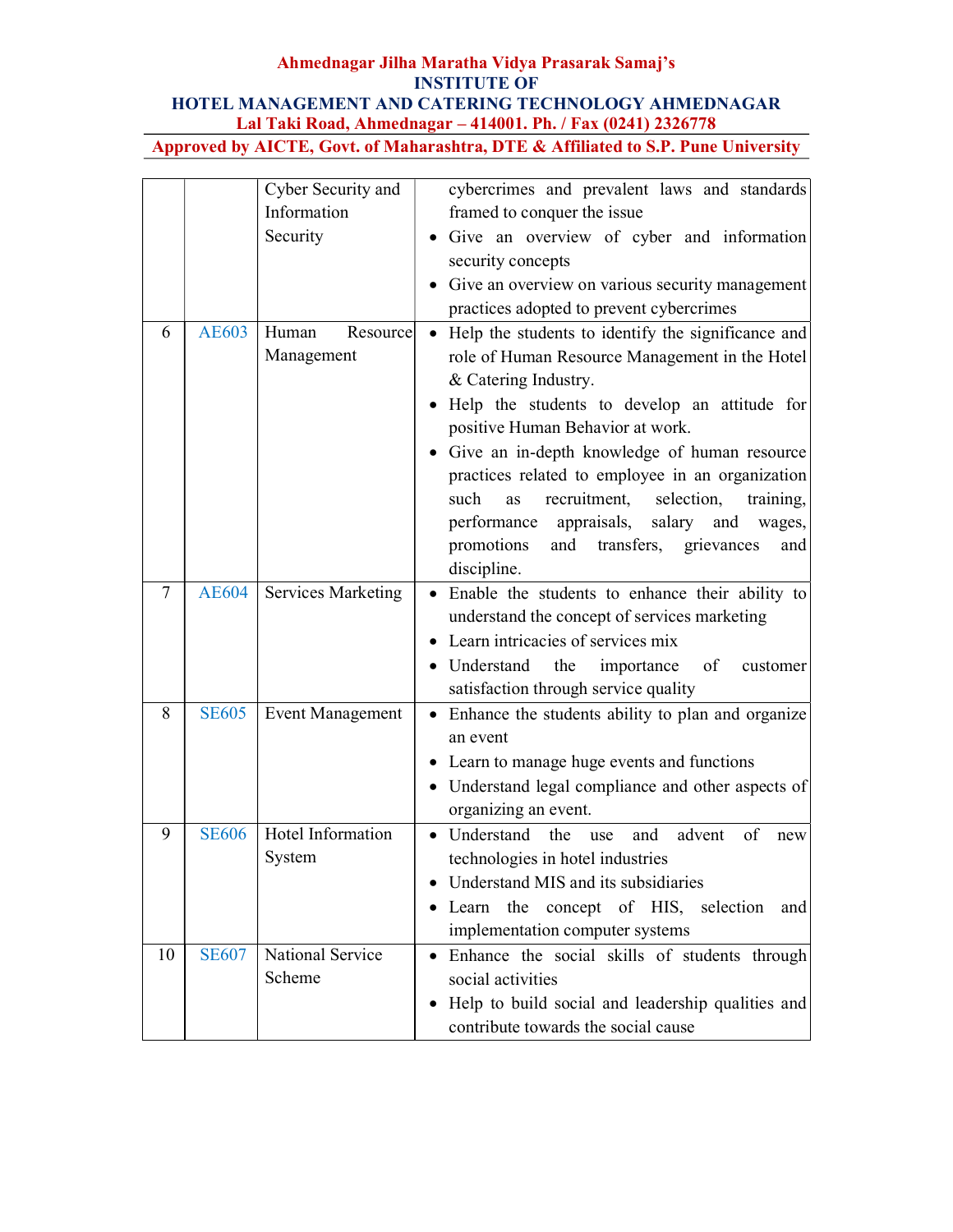## Course Outcomes (COs)

# Program: Bachelor in Hotel Management and Catering Technology (BHMCT) Syllabus: 2016 – 2017 pattern Semester: VII

| SI.<br>No.     | Course<br>Code | <b>Course Name</b>                                                | <b>Course Outcomes</b>                                                                                                                                                                                                                                                                                                                                              |
|----------------|----------------|-------------------------------------------------------------------|---------------------------------------------------------------------------------------------------------------------------------------------------------------------------------------------------------------------------------------------------------------------------------------------------------------------------------------------------------------------|
| 1              | <b>CEA701</b>  | Advanced Food<br>Production<br>Management - I                     | • Understand and explore the various regions of<br>international cuisine<br>• Develop specialized culinary skills amongst<br>students to prepare them for the industry<br>Learn food additives<br>$\bullet$<br>Learn about specialized Sections like larder and<br>gardemanger<br>• Learn $&$ create innovative presentation techniques<br>on international cuisine |
| 2              | <b>CEB701</b>  | Specialization Food<br>and Beverage<br>Service<br>Management - II | Inculcate a wide spread understanding of<br>$\bullet$<br>management aspects of food and beverage<br>operations<br>• Understand controlling characteristics of service<br>outlets<br>Introduce students with various software<br>$\bullet$<br>• Inculcate supervisory skills required in the<br>department                                                           |
| $\overline{3}$ | <b>CEC701</b>  | Specialization in<br>Housekeeping<br>Management - II              | · Understand various aspects of interior design and<br>decorations and its relevance to housekeeping<br>department.<br>• Learn the layout of hotel guest room and its<br>furniture setup.<br>• Understand principles of Ergonomics and its<br>significance in housekeeping.                                                                                         |
| $\overline{4}$ | <b>CED701</b>  | Specialization in<br>Front Office<br>Management - II              | Prepare the students with in-depth knowledge of<br>$\bullet$<br>front office<br>• Learn budgeting for front office<br>Understand yield management<br>Learn forecasting techniques<br>$\bullet$                                                                                                                                                                      |
| 5              | <b>AE702</b>   | Food Safety<br>Management<br>Systems                              | Enable students to work towards a systematic<br>approach to food safety management<br>Learn the need and importance of developing,<br>planning, monitoring, verifying, implementing and<br>improving the food safety management system                                                                                                                              |
| 6              | <b>AE703</b>   | <b>Total Quality</b>                                              | Impart the importance of quality management in                                                                                                                                                                                                                                                                                                                      |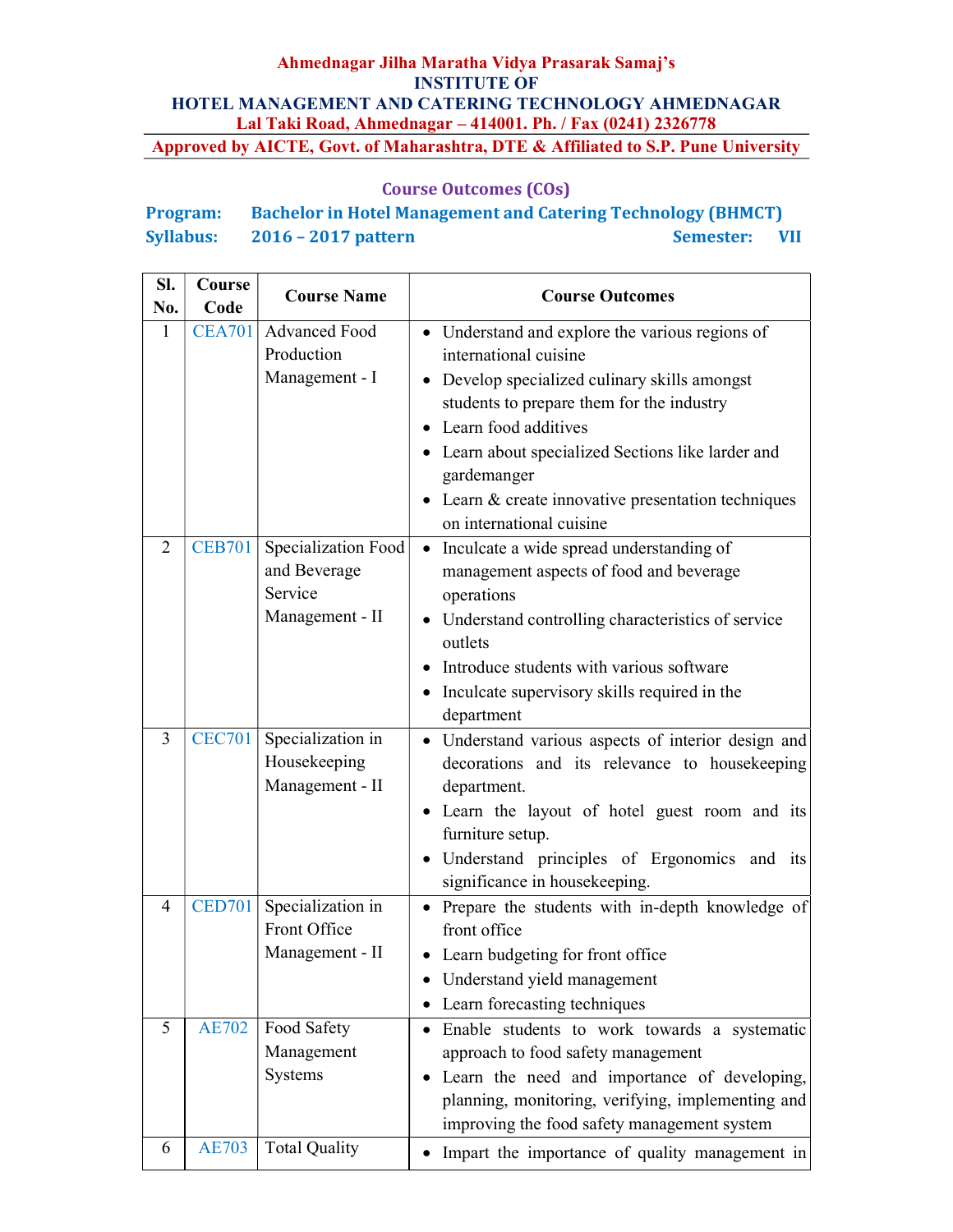|        |              | Management            | the hotels                                                       |
|--------|--------------|-----------------------|------------------------------------------------------------------|
|        |              |                       | Make<br>students<br>understand<br>continuous                     |
|        |              |                       | improvement, team building methods of solving                    |
|        |              |                       | quality problems and importance of team work                     |
|        |              |                       | Understand<br>the<br>importance<br>of<br>customer                |
|        |              |                       | satisfaction, thoughts of quality gurus on quality               |
|        |              |                       | management and different systems to manage                       |
|        |              |                       | quality                                                          |
| $\tau$ | <b>SE704</b> | <b>MICE</b>           | Give students an overview of the MICE sector of                  |
|        |              |                       | tourism industry                                                 |
|        |              |                       | Enhance students managerial and operational skills<br>$\bullet$  |
|        |              |                       | for organizing MICE                                              |
| 8      | <b>SE705</b> | Customer              | • Understand, anticipate, manage and personalize the             |
|        |              | Relationship          | needs of current and potential customers                         |
|        |              | Management In         | Enable the student to have a customer sense as in<br>$\bullet$   |
|        |              | Hospitality           | <b>CRM</b>                                                       |
|        |              |                       | Understand CRM system<br>$\bullet$                               |
| 9      | <b>SE706</b> | Facility              | Impart basic knowledge and practices of facility<br>$\bullet$    |
|        |              | Management            | planning to the students                                         |
|        |              |                       | Learn aspect of planning and designing of ancillary<br>$\bullet$ |
|        |              |                       | areas of a facility                                              |
| 10     | <b>SE707</b> | <b>Small Business</b> | Impart knowledge and necessary skill sets for<br>$\bullet$       |
|        |              | Management            | budding hospitality entrepreneurs                                |
|        |              |                       | Develop enterprising capabilities and confidence                 |
|        |              |                       | among aspiring entrepreneurs                                     |
|        |              |                       | Help students to identify opportunities to develop<br>$\bullet$  |
|        |              |                       | their own ventures                                               |
| 11     | <b>SE708</b> | Hotel Maintenance     | Provide information regarding the basic services                 |
|        |              |                       | and different types of engineering and maintenance               |
|        |              |                       | system in hotel industry                                         |
|        |              |                       | Understand various aspects and importance of<br>$\bullet$        |
|        |              |                       | engineering department in hotels.                                |
|        |              |                       | Understand various maintenance, refrigeration, air-              |
|        |              |                       | conditioning, fuels, electricity, safety and security,           |
|        |              |                       | water distribution system and energy conservation                |
|        |              |                       | in hotels                                                        |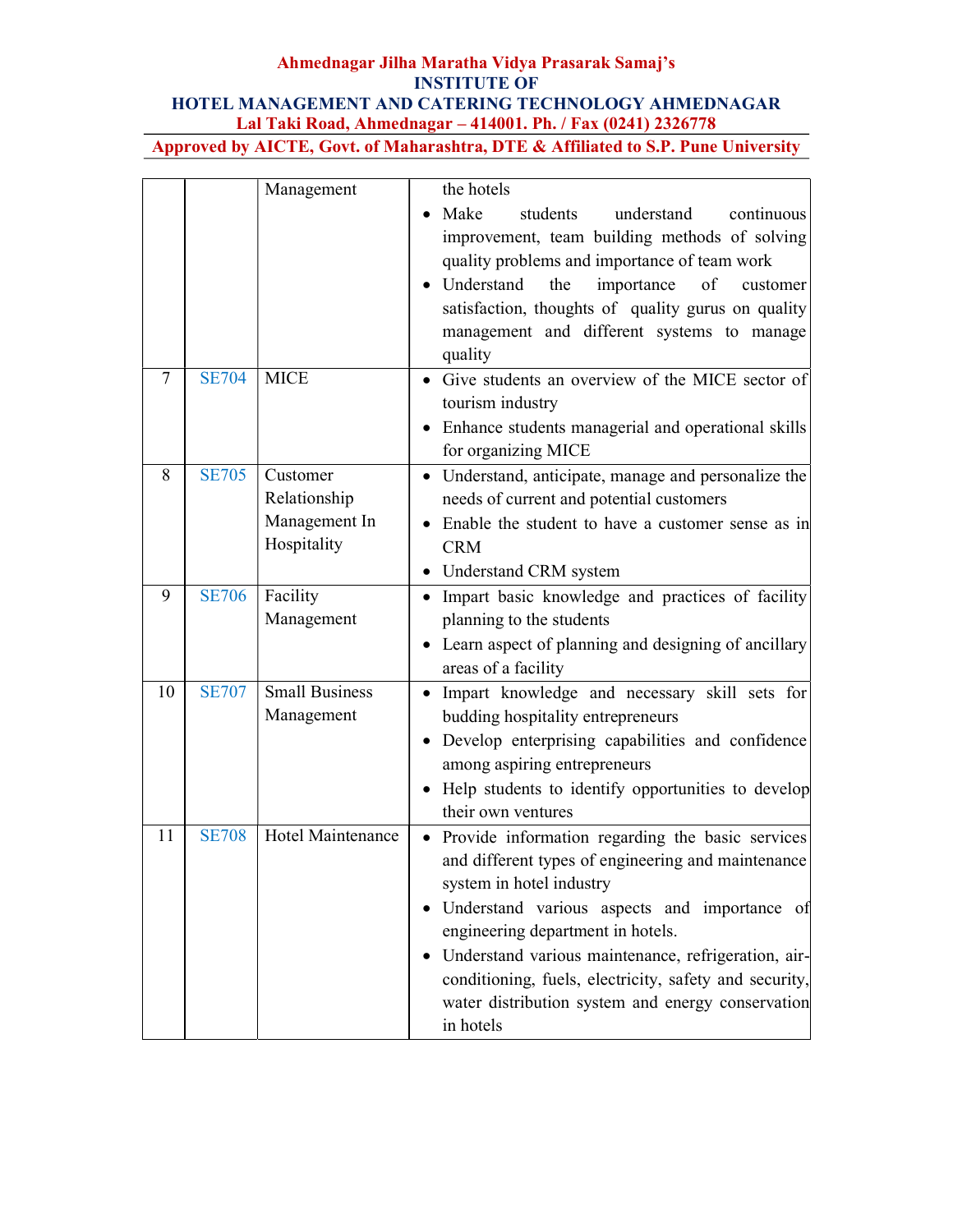### Course Outcomes (COs)

# Program: Bachelor in Hotel Management and Catering Technology (BHMCT) Syllabus: 2016 – 2017 pattern Semester: VIII

| SI.<br>No.     | Course<br>Code | <b>Course Name</b>                                                | <b>Course Outcomes</b>                                                                                                                                                                                                                                                                                                                                                                                                                                                                                                                                                                                                                                                                                                                                          |
|----------------|----------------|-------------------------------------------------------------------|-----------------------------------------------------------------------------------------------------------------------------------------------------------------------------------------------------------------------------------------------------------------------------------------------------------------------------------------------------------------------------------------------------------------------------------------------------------------------------------------------------------------------------------------------------------------------------------------------------------------------------------------------------------------------------------------------------------------------------------------------------------------|
| 1              | <b>CEA801</b>  | <b>Advanced Food</b><br>Production<br>Management - I              | • Develop managerial and conceptual skill sets<br>required in professional culinary industry<br>Familiarize the students with the current trends in<br>the Food Production Operations<br>Learn and understand the use of software<br>applications in daily working of kitchen<br>Sharpen their culinary skills in terms of menu<br>$\bullet$<br>planning,<br>food<br>costing,<br>staffing,<br>work<br>organization, etc.<br>Organize a theme dinner / lunch and food festivals<br>using all the managerial skills and their knowledge                                                                                                                                                                                                                           |
| $\overline{2}$ | <b>CEB801</b>  | Specialization Food<br>and Beverage<br>Service<br>Management - II | Enable the students to gain a better understanding<br>$\bullet$<br>of the role of Food and Beverage Manager in the<br>context of overall catering operation.<br>Familiarize the students with the current trends in<br>hospitality operations like Standard Operating<br>Procedures and Software Applications<br>• Help students to know the planning and operations<br>of restaurants, bars & events.<br>• Give knowledge about international cuisine and<br>their classical dishes which help them while<br>planning menus for different food and beverage<br>outlets and events.<br>• Provide knowledge about menu merchandizing<br>which is required to increase the sales of an outlet<br>through other techniques as suggestive selling and<br>upselling. |
|                |                | CEC801 Specialization in<br>Housekeeping<br>Management - II       | Establish the importance of accommodation<br>management within the hospitality industry<br>Equip the students with knowledge $\&$ skills with<br>$\bullet$<br>respect to various management aspects<br>of<br>Housekeeping Division<br>preparation of budget, use computer<br>Learn<br>technology in housekeeping<br>• Understand the property operation                                                                                                                                                                                                                                                                                                                                                                                                         |